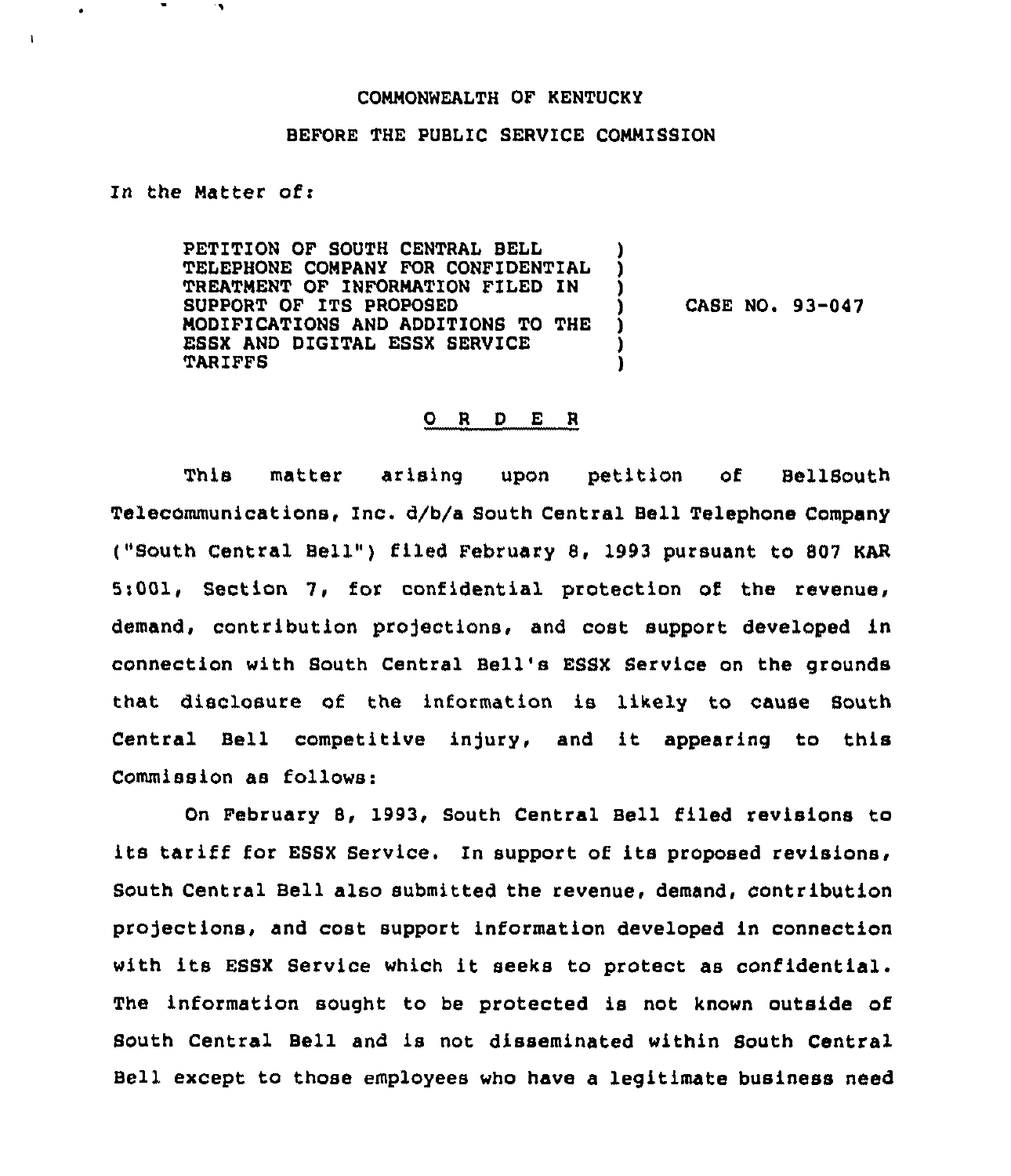to know and act upon the information. South Central Bell seeks to preserve and protect the confidentiality of the information through all appropriate means.

 $\mathbf{I}$ 

KRS 61.872(1) requires information filed with the Commission to be available for public inspection unless specifically exempted by statute. Exemptions from this requirement are provided in KRB 61.878(1). That section of the statute exempts 11 categories of information. One category exempted in subparagraph (c) of that section is commercial information confidentially disclosed to the Commission. To qualify for that exemption, it must be established that disclosure of the information is likely to cause substantial competitive harm to the party from whom the information was obtained. To satisfy this test, the party claiming confidentiality must demonstrate actual competition and a likelihood of substantial competitive injury if the information is disclosed. Competitive injury occurs when disclosure of the information gives competitors an unfair business advantage.

The information sought to be protected consists of the revenue, demand, contribution projections, and cost support developed in connection with ESSX Service. South Central Bell' competitors for ESSX Service are providers of PBX equipment. South Central Bell's competitors could use the information sought to be protected to determine South Central Bell's revenues, costs, and contribution, and projected demand for features of the service. Knowledge of this information would allow competitors to better market their competitive service to the detriment of South Central

 $-2-$